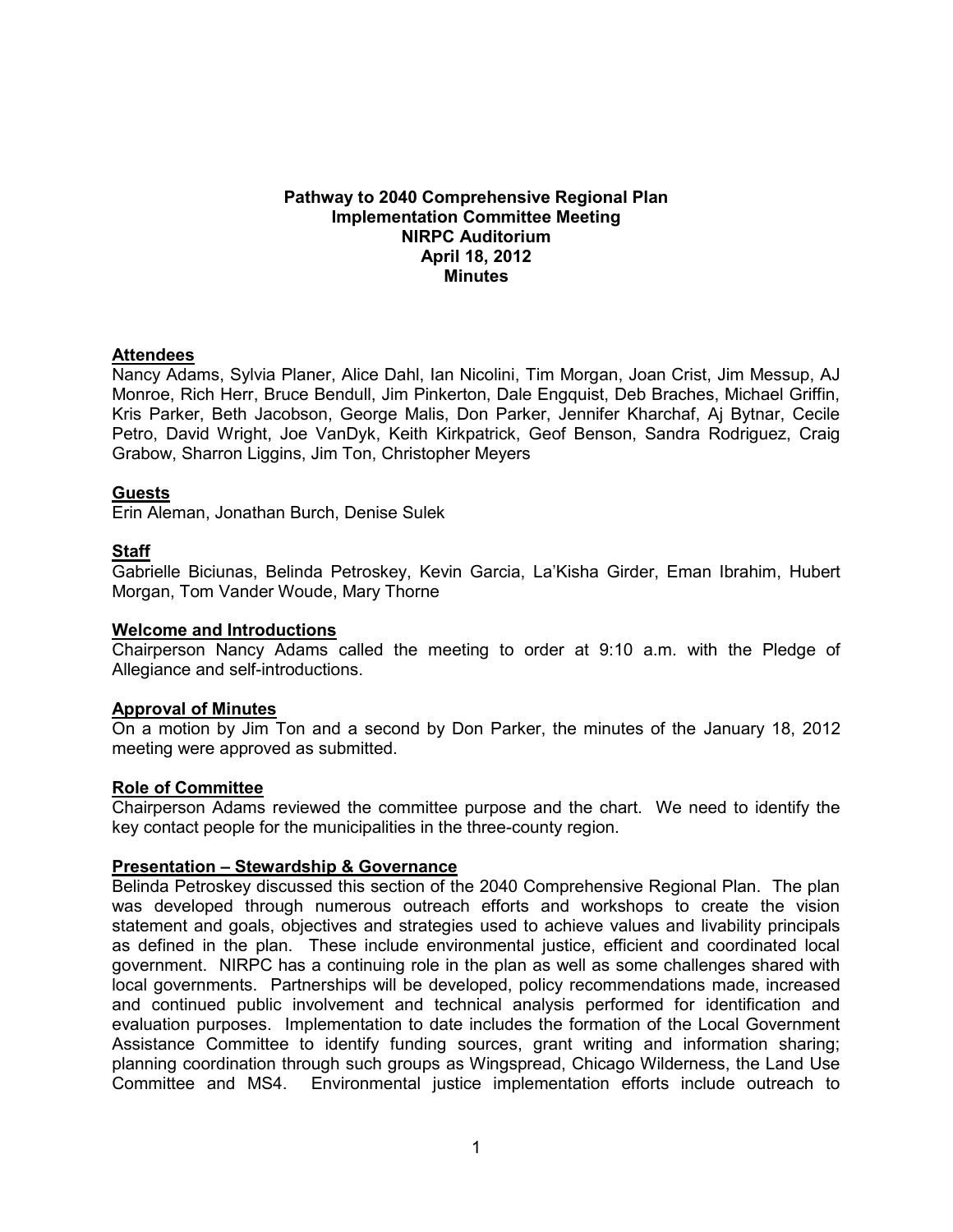students, quarterly newsletter, the use of social media as an outreach tool, the formation of an Urban Core Communities Committee and an update to the 2007 Public Participation Plan.

## **Presentation – Chicago Metropolitan Agency for Planning**

Erin Aleman updated the committee on the Implementation activities of their *Goto2040* Plan over the past year. Copies of the plan were available. Topics covered in the implementation included livable communities, management and conservation of water sources, energy and retrofitting, expansion and improvement of parks and open spaces, human capital, economic support, efficient governance and regional mobility. The suburban areas will be encouraged to develop better on land currently being utilized to discourage sprawl. An interactive tool is available at twitter.com@metropolsechi.com. Go to their website at [www.cmap.illinois.gov](http://www.cmap.illinois.gov/) for more information.

## **Implementation Matrix**

Eman Ibrahim discussed the matrix which includes goals, objectives and strategies as outlined in the 2040 CRP. Staff classified short, mid and long term recommendations. The letter sized report is the complete matrix. The legal sized report is a summary of the short term recommendations only. NIRPC, who will be doing the majority of the work, created two new programs in the Unified Planning Work Program (UPWP) for Creating Livable Center (CLC) communities. This will identify boundaries of livable centers to be able to connect it to a new funding program. CLC will use Surface Transportation Program (STP), Transportation Enhancement (TE), and CMAQ funds to come up with a new 80/20 program to fund projects within livable centers along transit corridors. The first six months we will develop criteria and eligibility recommendations relating to transportation and transit-oriented development (TOD). Funding is pending along the South Shore and NICTD within Lake and Porter Counties. Michigan City is already doing a realignment of the current station area in LaPorte County. Data will be made available to the communities. The other recommendation is specifically for local governments for coordination. Updating your comprehensive plans will help. Look at the matrix and email Eman or Gabrielle with any recommendations.

# **Urban Core Subcommittee Report**

Hubert Morgan reported that the subcommittee originated through the regional plan for reinvestment of our urban core cities of Gary, Hammond, East Chicago and Michigan City. We are also working with the rural communities. We are coordinating with the Regional Development Authority as well as federal, state, regional and philanthropic organizations. A meeting was held on March 30 in Miller with a number of urban core stakeholders in attendance. The challenge is in coordination with other councils such as the Marquette Advisory Committee, Shoreline Development Commission, Gary and Region Investment Project, NWI Economic Development District. Sylvia Planer commented that we should get some of this information out to the groups in the urban core. George Malis added that giving people an avenue to share other success stories can be tweaked to apply to other communities and to educate them as to how the entire region benefits through reinvestment in the urban core. Meetings will be held in the communities. Recommendations from the other councils will be brought back to the Pathway committee.

# **Land Use Committee Report**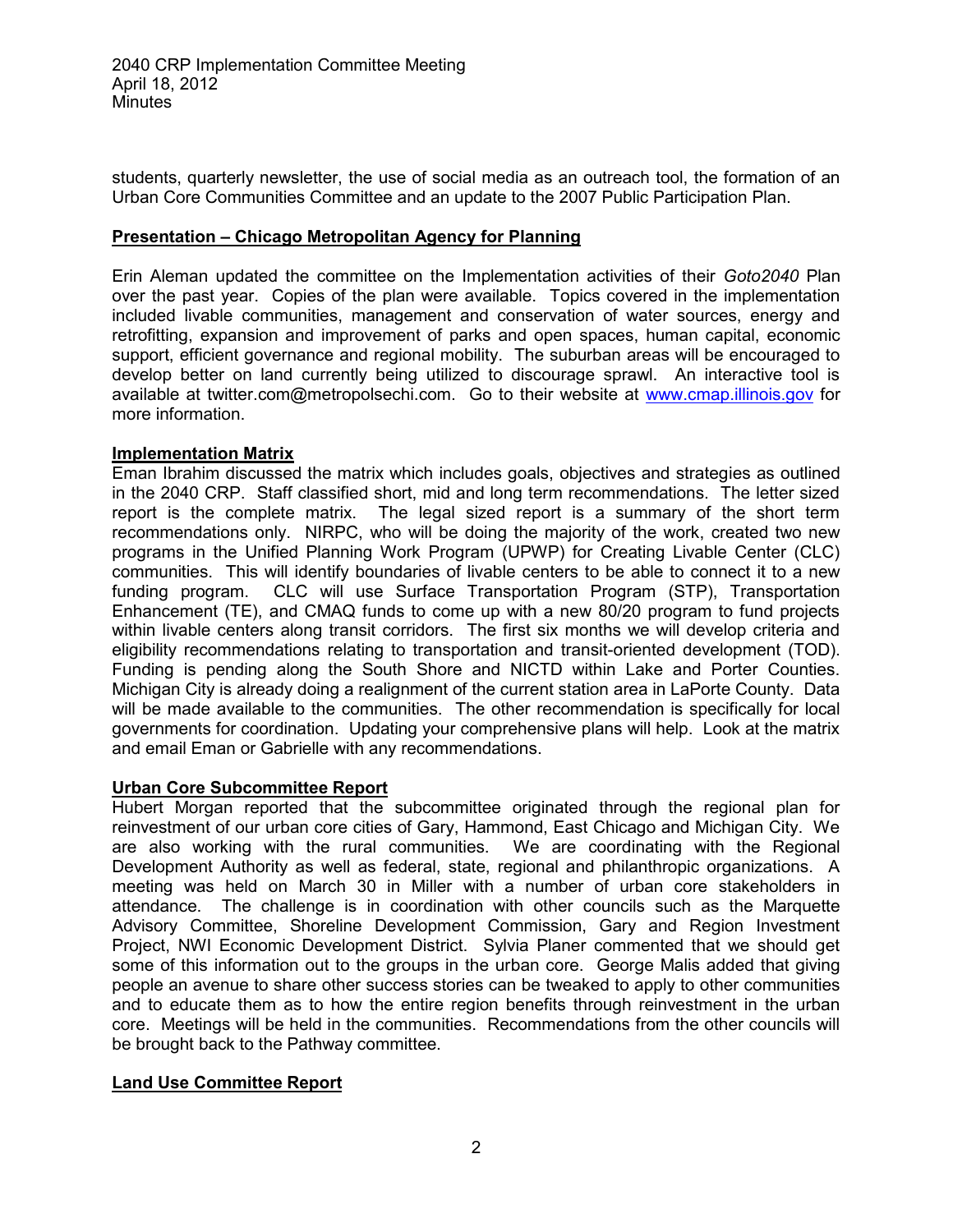Eman Ibrahim said the retreat held last month to see what the committee can do for the plan and review what the committee has done over the last 2 1/2 years to see what was successful. The committee will have new roles and responsibilities for the implementation of the plan, doing most of the technical work, the Creative Living Centers funding and mapping livable centers, and presenting to the Pathway Committee.

## **Current Initiatives**

- \* The Public Participation Plan of 2007 is being updated to better interface with the public. Facebook and Twitter are being used as outreach tools. A task force will meet twice in person with two virtual meetings in between to develop the plan which we will use to reach out to the stakeholders.
- $\div$  The draft brochure was created in the last two weeks. The committee was asked to review it and email Eman or Gabrielle with any changes. A video will also be produced to take out to the communities with some personalized tailoring for each community. It was suggested that the 2040 CRP should have its own domain that can be linked on Facebook and Twitter. In order to involve more people, personalization of the plan to each community will be a bridge to the communities and show how it will affect the region. We need to hear from the communities about what they want to do. The logo was discussed briefly. Consensus of the committee was that the logo should remain as is, so as not to confuse the public. Comments from the committee: NIRPC should map out who is doing what goal and then who we want to hear about. People who will see the brochure are not planners. We may need to lose some of the acronyms and present the plan simply. We need a simple road map so that we are not chasing funding that we don't need but rather funding that makes sense for our communities. While there is a need for core community revitalization as demonstrated in the various workshops, the other communities should not be overlooked. This will be a charge of the Land Use Committee. Some of the problems and solutions reached in the core communities can be applied to other communities to ensure their vitality.
- $\div$  Hubert Morgan will be put on the July agenda for outreach. He is meeting with  $5<sup>th</sup>$ graders on their civic responsibility and what they want to see 30 years down the road. We are meeting with 40 high school seniors in LaPorte as well as Leadership LaPorte and others. Friend Hubert Morgan and Nancy Adams on Facebook.

# **Schedule of Meetings – 2012**

A couple of dates have been changed. The next meeting will be held on July 12 and the following is October 11, both at 9:00 a.m.

# **Other Business**

- The Partners for Clean Air breakfast announcement is in the package. The breakfast will be held on Thursday April 26 at 8:00 a.m. The registration deadline is today.
- ❖ NIRPC received the award for Outstanding Plan by the Indiana Chapter of the American Planning Association for the 2040 Comprehensive Regional Plan.
- LakeShore Focus will host live audience shows in May, July and September focusing on race, lack of a public transit system and failing schools.
- Stewart House's Sandy Rodriguez announced the promotional development of urban farms in Gary as a revenue-generating proposition. Contact her for partnering information.